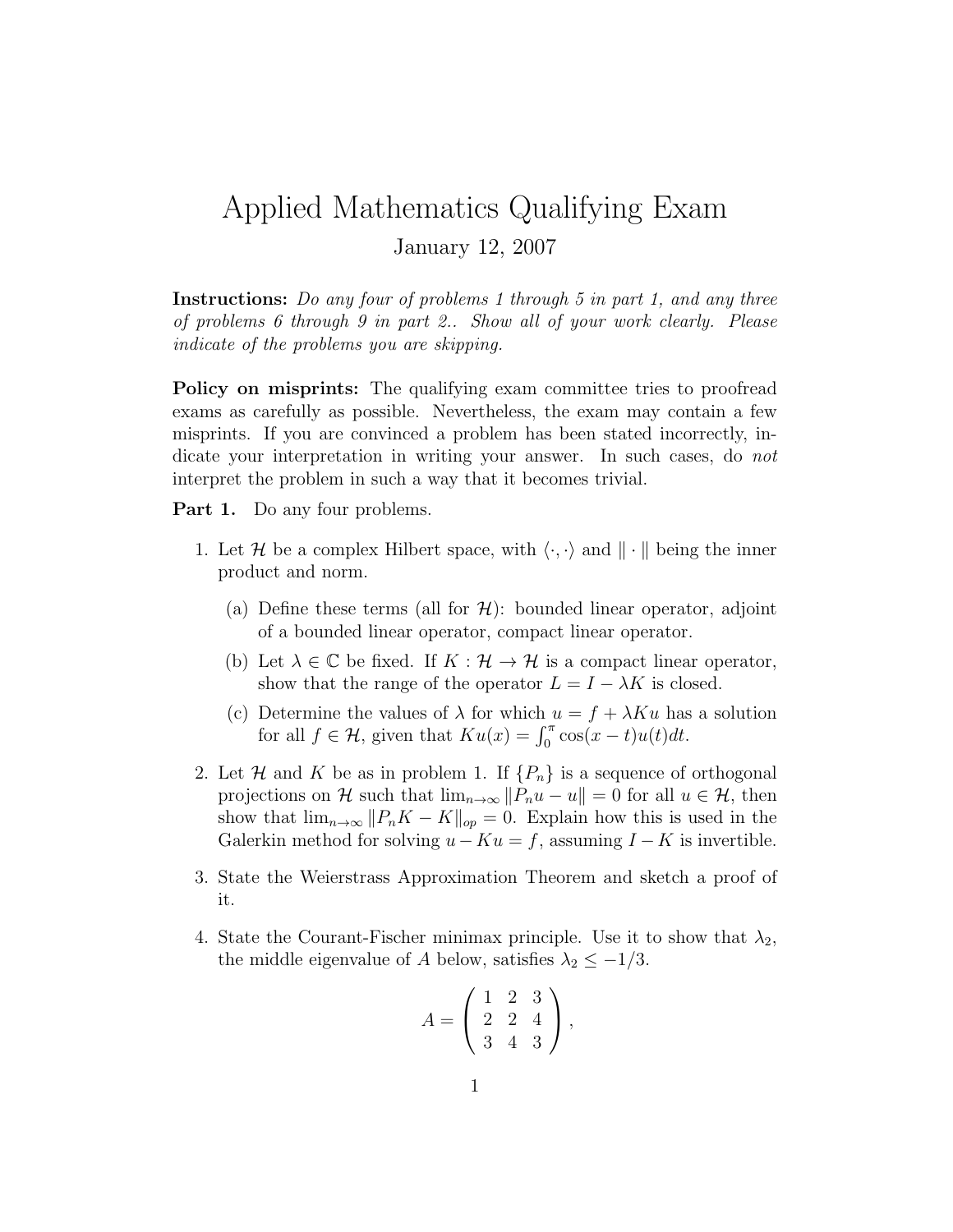- 5. Suppose that  $Lu := -u'' + e^x u$ , with domain  $D = \{u \in L^2[0,1] \mid u'' \in$  $L^2[0,1], u(0) = 0, u(1) = 0$ .
	- (a) Show that L is self-adjoint on D. (That is,  $L^* = L$  in the inner product of  $L^2[0,1]$ .)
	- (b) Let  $H = \{u \in L^2([0,1] | u' \in L^2[0,1]\},$  together with an inner product  $\langle u, v \rangle := \int_0^1 (u'v' + e^x uv) dx$  and norm  $||u|| = \sqrt{\langle u, u \rangle}$ . Given that H is a Hilbert space, show that  $Lu = f, f \in L^2[0,1]$ has a unique weak solution.
	- (c) Let  $S<sup>h</sup>(1,0)$  be the space of linear splines on [0, 1], with  $h = 1/n$ . Explain how to use the Rayleigh-Ritz method and the finite element space to approximately solve  $Lu = f$ .
- **Part 2.** Do any three problems.
	- 6. A mass  $m$  is constrained to move on the surface of a unit sphere, subject to a potential  $U = U(\theta, \varphi)$ . The angles  $\theta$  and  $\varphi$  are the colatitude and longitude, repectively. The Lagrangian for this system is  $L = T - U$ , where  $T = \frac{m}{2}$  $\frac{m}{2}(\dot{\theta}^2 + \sin^2(\theta)\dot{\varphi}^2).$ 
		- (a) State Hamilton's principle and use it to write out the equation of motion for the mass.
		- (b) Find the momenta  $p_{\theta}$  and  $p_{\varphi}$  conjugate to  $\theta$  and  $\varphi$ , respectively, and also the Hamiltonian  $H(\theta, \varphi, p_{\theta}, p_{\varphi})$  for the system.
		- (c) Write down Hamilton's equations for the system. Use them to show that  $H$  is a constant of the motion.
	- 7. Consider the Γ-function, which is defined by  $\Gamma(x) = \int_0^\infty t^{x-1} e^{-t} dt$ . Use the method of Laplace to establish Stirling's formula,

$$
\Gamma(x+1) = \sqrt{2\pi} x^{x+1/2} e^{-x} (1 + \mathcal{O}(x^{-1})), \ x \to \infty.
$$